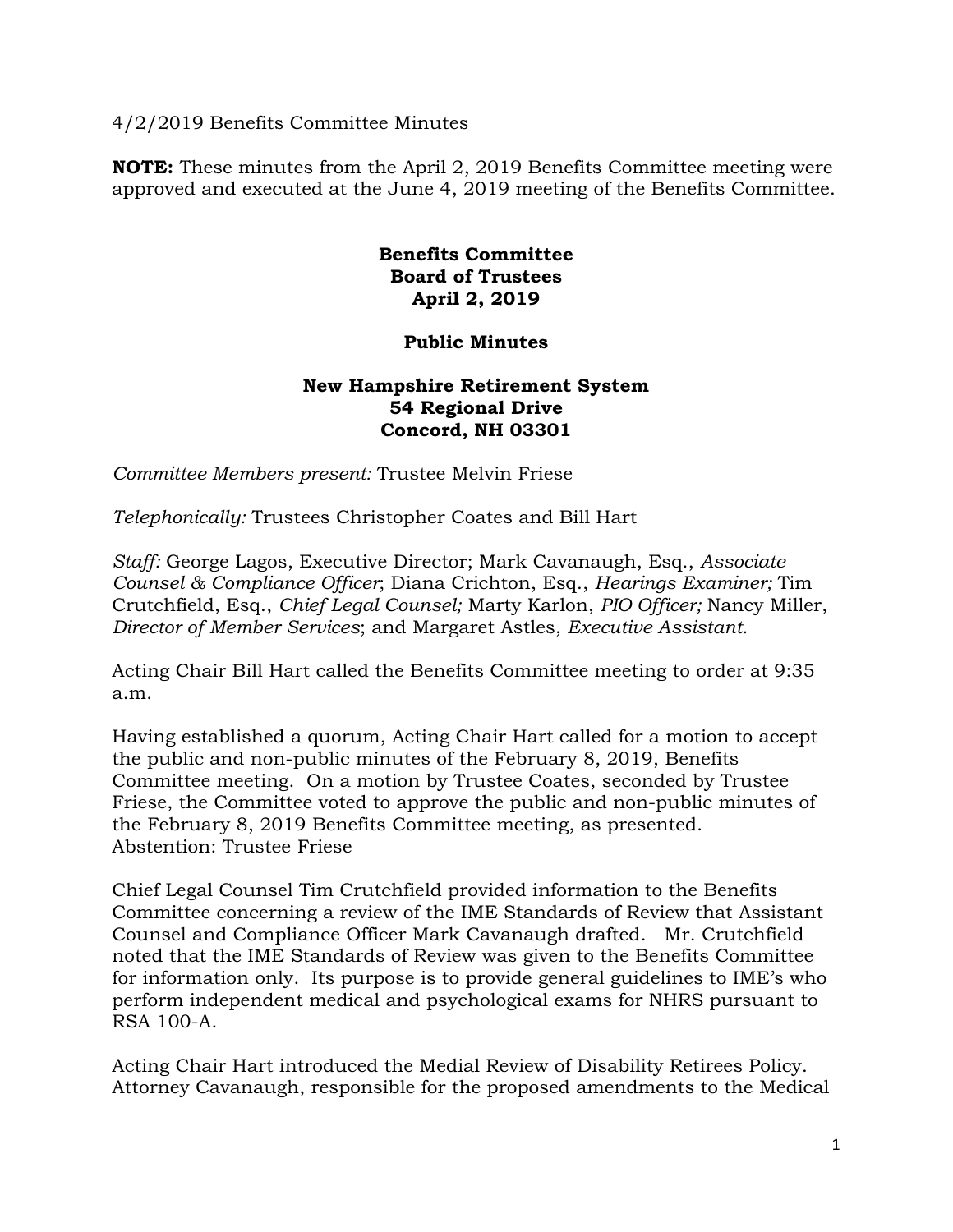Review Policy explained that the proposed amendments, also known as reexaminations, are intended to bring the Policy in to conformance with changes in administrative practice regarding re-examinations since its original adoption, as well as to reinforce the authority granted under RSA 100-A:6 and the amendments to the NHRS Administrative Rules. The revisions have been on hold pending final adoption of the amendments to the Administrative Rules.

On a motion by Trustee Friese, seconded by Trustee Coates, the Committee unanimously voted to recommend to the full Board to adopt the revisions to the Medical Review of Disability Retirees Policy at the May 2019 Board of Trustees meeting.

Mr. Crutchfield gave the Committee an update on Salary Continuance, noting that this matter dates back to the November 2018 hearing regarding the Scaglione salary continuance matter. At that time, the Board requested staff to assess how many members had been affected by the 2014 amendment to salary continuance statutory provision, as was the case with Ms. Scaglione. Director of Member Services, Nancy Miller explained that the requested assessment could not be done with the degree of accuracy needed. She noted that Member Services chose to insert communication within the Employer and Member newsletters, addressing salary continuances. This will serve as a reminder to employers or members, who may come across salary continuances after a termination, to contact NHRS. Internally, Member Services has gathered all documents that reference salary continuance, and used the documents as similar reminders to employers and members, as to the types of documents that salary continuance references could be found.

Executive Director Lagos informed the Benefits Committee that the Manchester Police Department matter has to do with working after retirement and reporting requirements. He noted that recently, the Retirement System requested that employers notify NHRS with the grandfathered retirees under their employ. NHRS was made aware, for the first time, that the Manchester PD reported that 22 of their police officers are retirees that are employed part-time. Subsequently, a letter was sent to the Manchester PD requesting information as to why NHRS has not seen this report before. A reply was received from the Manchester PD, which outlined that their present staff was misinformed and operating under incorrect procedures. After discussing the matter with the Legal Team, the Benefits Committee agreed that in going forward, as long as the Manchester PD handles retirement reporting correctly, by adhering to HB 342, the penalties that could have been assessed for past actions under a law no longer in existence, would not be assessed.

Attorney Cavanaugh reported on Fire Standards and Training and Group II eligibility and their request to reclassify employees to Group II. It was found that most of the training staff had been improperly enrolled in Group II. The employees at Fire Standards and Training would not qualify as permanent